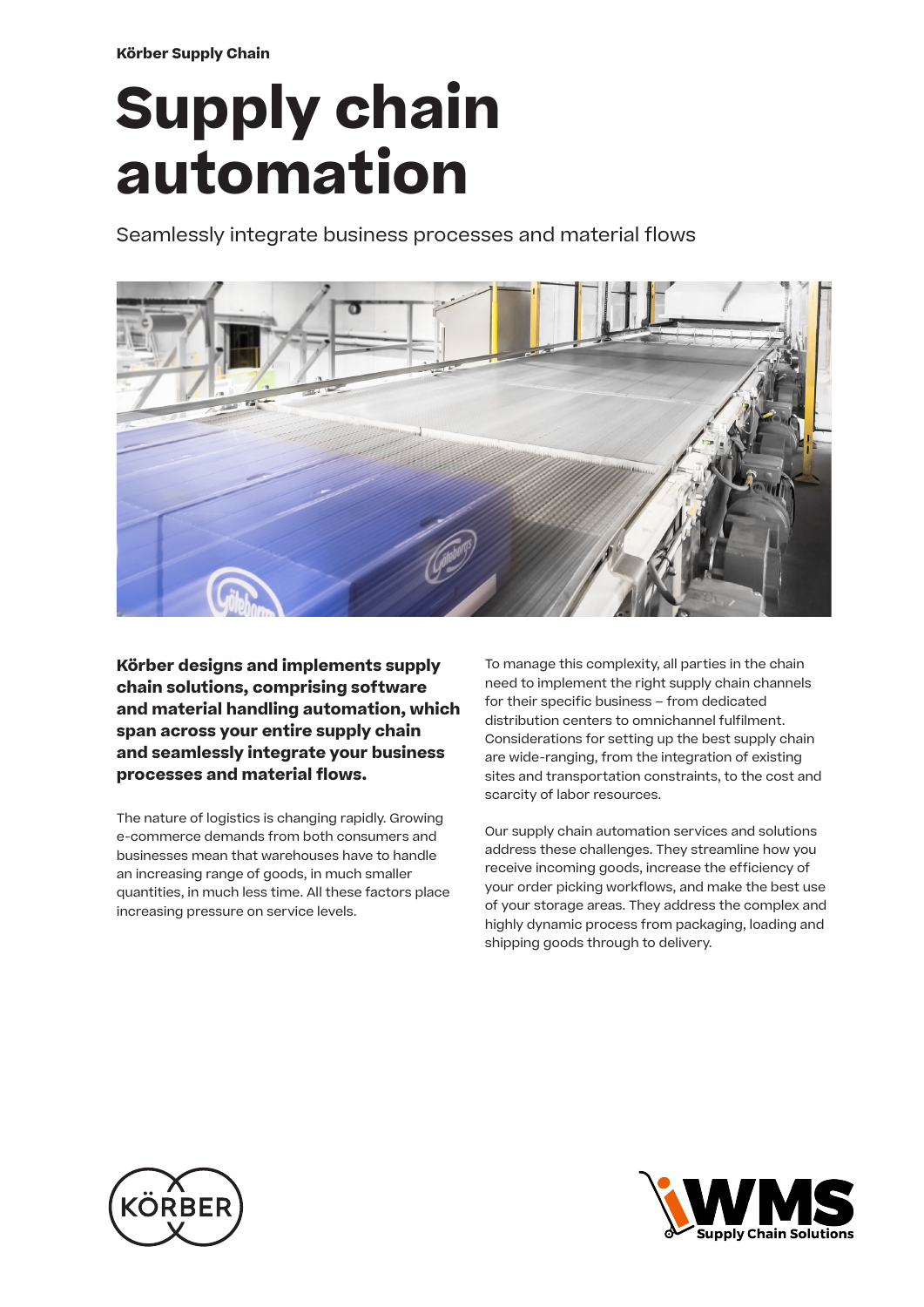

## **Receiving**

Many organizations face growing complexity in processing incoming goods. Shipment sizes are becoming more variable, product ranges are broadening and our clients are experiencing increasing transportation constraints.

Körber automates your receiving processes from offloading and checking, to put-away, storage and cross-docking. We design our solutions to meet the needs of your order processing requirements.

## **Key benefits**

#### **Integrated solutions**

Our automated applications span across the entire offloading, moving, checking and storage and retrieval process – from voice-directed forklifts, autonomous mobile robots and conveyor systems to automated storage and retrieval applications for pallets and small goods. To propose the best automated supply chain solution, we work with you to thoroughly analyze your needs and challenges. We then provide processes and systems to solve them.

#### **Tailored for the purpose**

We design stacker crane and pallet shuttle solutions optimized to the size and shape of your premises and the characteristics of your inbound flows. Our solutions make it quick and easy to place goods onto high density racking, then retrieve them when needed.

#### **Cross-docking**

Our cross-docking technologies allow you to offload directly onto outbound trucks, reducing the need for intermediate storage. In this way, we reduce the complexity of your receiving systems, reduce your inventory and optimize your outbound processes by shortening lead times for outbound orders.

# **"With the introduction of high speed/ high density shuttle solutions, automated storage is now more flexible and scalable than ever."**

**Michiel Veenman** Körber

## **Storage systems**

Restricted space is often a constraint for both new and existing facilities. Many storage facilities are faced with a higher product variety and stock turnover, so it can be an issue to find space for a growing range of products. In addition, congestion caused by a growing number of forklift trucks is making it increasingly difficult for organizations to increase throughput.

Our clients in this area include large FMCG retailers and manufacturing companies. We look at your current storage processes and consult on how you can get the best performance from your throughput and storage requirements. We then work with you to develop throughput process and automation technologies. Our pallet shuttle systems and stacker cranes automate your entire process and maximize your storage utilization.

## **Key benefits**

## **Smart storage**

Automated storage and retrieval solutions eliminate the need for forklift trucks. You can store more because you can go higher and you only need to use very narrow aisles. Our automated stacker cranes can intelligently store and retrieve goods, giving you the most economical use of space.

With our pallet shuttle systems, you can achieve even higher storage density, whilst maintaining a high stock turnover.

## **Operational efficiency**

Our state-of-the-art storage solutions drive operational efficiency, cost value and higher throughputs, enabling our customers to provide high levels of service. We understand that the single most important criterion for storage is cost per location. Körber offers flexibility and delivers higher throughputs within the same amount of space.

## **Scalable solutions**

Throughputs are dynamic and can change over time. Our portfolio covers a range of situations, offering you flexibility and scalability as needed.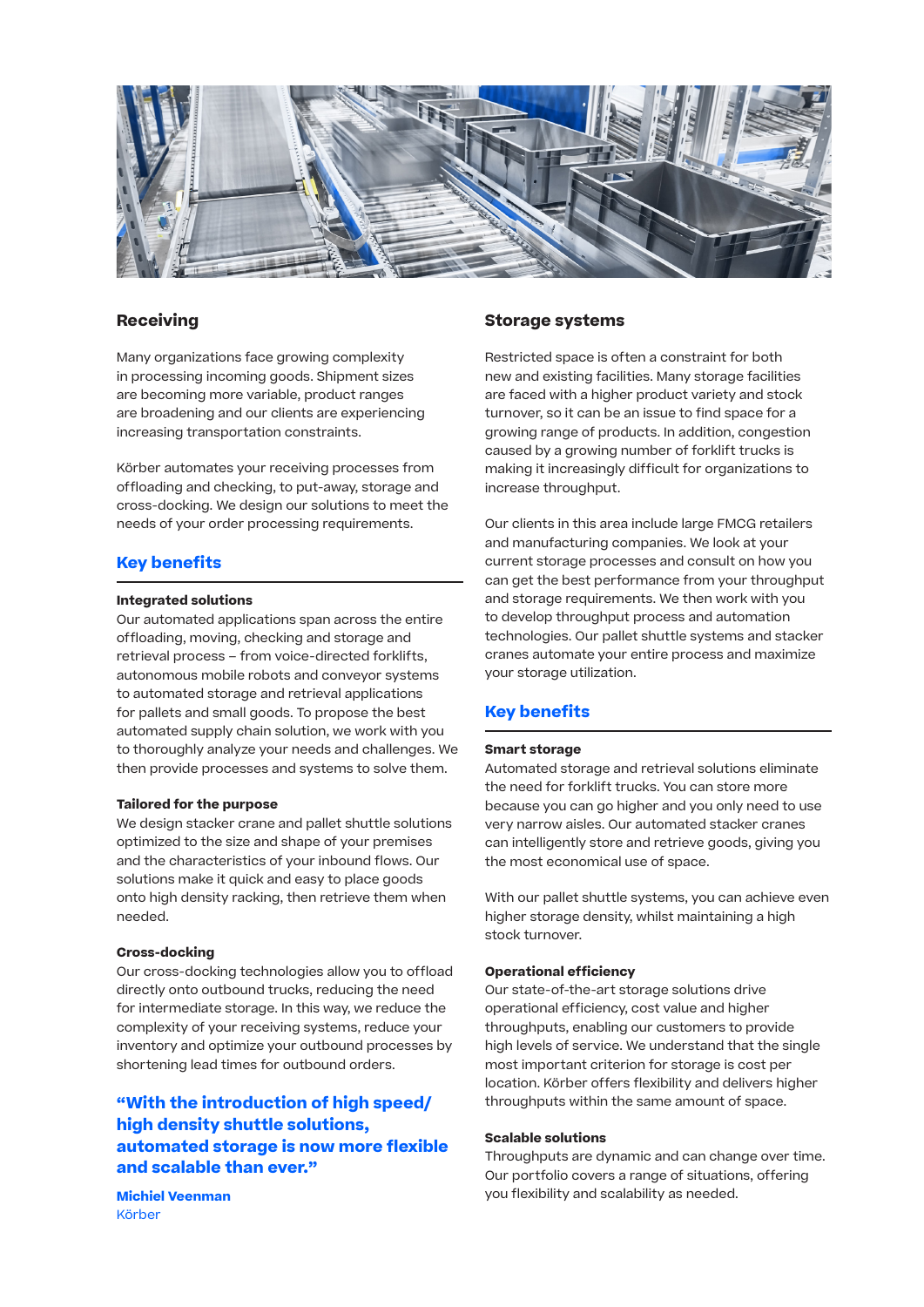# **Order picking**

Retailers are creating separate or combined distribution centers for their B2B, B2C and online supply chains. This omnichannel approach with constantly changing distribution requirements makes order picking one of the most complex and dynamic of all logistical processes. At the same time, warehouses and distribution centers face growing product assortments, labor costs and scarcity.

Körber thoroughly analyzes your specific requirements, from business processes and the goods you handle, to material flows and order structures. Speed, accuracy and agility are paramount. We use data analysis and in-depth process experience to design the best order picking solutions and reduce your complexity.

# **Key benefits**

## **Research-based**

Körber's order picking and distribution solutions are firmly analysis-based: who your customers are, what you are distributing, at what frequency and through which supply chains. We look at your business processes and material flows, existing or planned floor and storage space, distribution channels, assortments and quantities, for both your current and future scenarios. In this way, we shape the optimal supply chain for you.

## **Technology-driven**

The detailed data we gather determines the most efficient workflows, software and automated technologies you need across your multiple distribution channels. We design handheld solutions, voice-directed technologies, person-to-goods solutions supported by autonomous mobile robots, and advanced goods-to-person solutions using shuttles or mobile robots.

## **Custom applications**

By combining technology with our thorough understanding of organizational process, we deliver custom-designed, risk-free projects on time and with the right result.

# **"Our aim, first and foremost, is to be the best lifecycle partner for our customers."**

**Thomas Metz** Körber

# **Packing, sorting, dispatching, marshalling and shipping**

With growing product lines and changing order structures, along with increasing logistics service level demands, it is becoming more complex to make sure the right goods are packaged correctly, shipped to the right customer and within the expected delivery time. With high customer expectations and significant time/cost implications, there is no room for human error.

Körber's automated solutions help you manage and integrate your entire packing, sorting, dispatching, marshalling and shipping process end-to-end, through intelligent sequencing software, 'just-in-time' processes in the distribution center, and advanced goods tracking systems.

# **Key benefits**

#### **Warehouse and transport management**

Körber's Supply Chain Execution systems help you to manage even the most complex transportation scenarios. You can manage high levels of product diversity, short delivery times and varying quantities. The system determines which goods go into which vehicle and the order they are loaded, based on delivery sequences. "Just-in-time" processes ensure that order picking and packing are synchronized with staging and shipping. This will minimize order lead times as well as optimizing the required floor space. Our intelligent software ensures your customers receive the right product in the right place at the right time.

## **Intelligent applications**

Through mobile devices, voice-directed technologies and robots, you optimize the speed and accuracy of your order picking. Our software tracks whether an order has been picked or loaded in real time. High speed sorting systems will consolidate orders and sort them to the correct loading dock. Loading is photographically documented, and each order is tracked through a unique identification. While on the road, drivers communicate all activities related to outbound deliveries, pick-ups and returns through a web-based app.

#### **Advanced packing solutions**

Our automated packing software calculates the required size of boxes and optimizes workload balancing over multiple packing stations. They automate the flow to and from packing stations and can even integrate automated packaging lines.